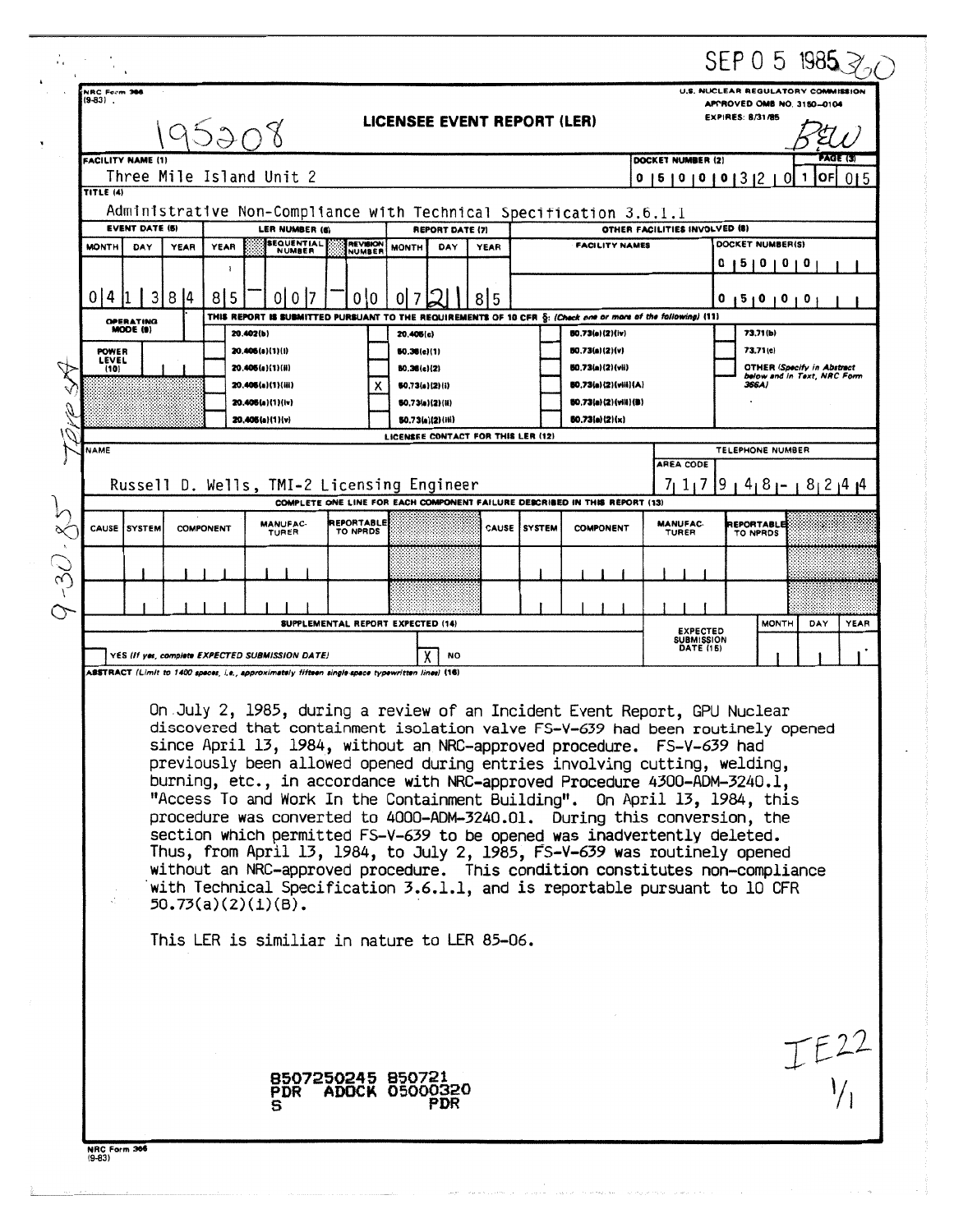| NRC Form 366A                                                         | LICENSEE EVENT REPORT (LER) TEXT CONTINUATION |                                                                                                                                                                                                                                                                                                                                                             | U.S. NUCLEAR REGULATORY COMMISSION<br>APPROVED OMB NO. 3150-0104<br><b>EXPIRES: 8/31/85</b> |                                            |                     |  |  |  |  |
|-----------------------------------------------------------------------|-----------------------------------------------|-------------------------------------------------------------------------------------------------------------------------------------------------------------------------------------------------------------------------------------------------------------------------------------------------------------------------------------------------------------|---------------------------------------------------------------------------------------------|--------------------------------------------|---------------------|--|--|--|--|
| <b>FACILITY NAME (1)</b>                                              |                                               | DOCKET NUMBER (2)                                                                                                                                                                                                                                                                                                                                           | LER NUMBER (6)                                                                              |                                            | <b>PAGE (3)</b>     |  |  |  |  |
|                                                                       |                                               |                                                                                                                                                                                                                                                                                                                                                             | YEAR                                                                                        | REVISION<br>SEQUENTIAL<br>NUMBER<br>NUMBER |                     |  |  |  |  |
| Three Mile Island                                                     |                                               | $0$  5   0   0   0   3   2  0   8  5                                                                                                                                                                                                                                                                                                                        |                                                                                             | 0101                                       | $0 10 0 12$   $0 5$ |  |  |  |  |
| TEXT (If more apace is required, use additional NRC Form 385A's) (17) |                                               |                                                                                                                                                                                                                                                                                                                                                             |                                                                                             |                                            |                     |  |  |  |  |
| 1.                                                                    |                                               | PLANT OPERATING CONDITIONS BEFORE THE EVENT                                                                                                                                                                                                                                                                                                                 |                                                                                             |                                            |                     |  |  |  |  |
|                                                                       | System or the core.                           | The TMI-2 facility is in a long-term cold shutdown state. The<br>reactor decay heat was being removed via loss to ambient.<br>Throughout this event there was no effect on the Reactor Coolant                                                                                                                                                              |                                                                                             |                                            |                     |  |  |  |  |
| II. <sup>-</sup>                                                      |                                               | STATUS OF STRUCTURES, COMPONENTS, OR SYSTEMS THAT WERE INOPERABLE<br>AT THE START OF THE EVENT AND THAT CONTRIBUTED TO THE EVENT                                                                                                                                                                                                                            |                                                                                             |                                            |                     |  |  |  |  |
|                                                                       | N/A                                           |                                                                                                                                                                                                                                                                                                                                                             |                                                                                             |                                            |                     |  |  |  |  |
| III.                                                                  | EVENT DESCRIPTION                             |                                                                                                                                                                                                                                                                                                                                                             |                                                                                             |                                            |                     |  |  |  |  |
|                                                                       | an NRC-approved procedure.                    | On July 2, 1985, during a review of an Incident Event Report, GPU<br>Nuclear discovered that containment isolation valve FS-V-639 (IEEE<br>Code-JM) had been routinely opened since April 13, 1984, without                                                                                                                                                 |                                                                                             |                                            |                     |  |  |  |  |
|                                                                       | part, NRC approval.                           | TMI-2 Technical Specification 3.6.1.1, "Containment Integrity"<br>requires that "Primary Containment Integrity shall be maintained<br>unless it is not required per procedures approved pursuant to<br>Specification 6.8.2." Technical Specification 6.8.2 requires, in                                                                                     |                                                                                             |                                            |                     |  |  |  |  |
|                                                                       | provided below.                               | Thus, this event was determined to be reportable, pursuant to<br>10 CFR 50.73(a)(2)(i)(B), due to a condition prohibited by the<br>plant's Technical Specifications. The event description is                                                                                                                                                               |                                                                                             |                                            |                     |  |  |  |  |
|                                                                       |                                               | FS-V-639 is the outside containment isolation valve for<br>penetration R-548 in the TMI-2 Fire Protection System (IEEE<br>Code-ICP). This valve isolates the supply to the fire hose<br>stations in the Reactor Building. FS-V-639 is normally locked<br>closed in accordance with TMI-2 Operating Procedure<br>4210-0PS-3810.01, "Fire Protection System". |                                                                                             |                                            |                     |  |  |  |  |
|                                                                       |                                               | On May 4, 1982, TMI-2 Administrative Procedure 4300-ADM-3240.1,<br>"Access To and Work In the Containment Builing", was issued. This<br>procedure, which received NRC-approval, permitted the opening of<br>FS-V-639 during entries requiring cutting, welding, burning, etc.                                                                               |                                                                                             |                                            |                     |  |  |  |  |
|                                                                       |                                               | On September 14, 1982, revision 9 of TMI-2 Surveillance Procedure<br>4301-M8, "Containment Integrity Verification", was issued. This<br>revision added a reference to 4300-ADM-3240.1 as the<br>administrative controlling procedure for opening FS-V-639.                                                                                                  |                                                                                             |                                            |                     |  |  |  |  |

 $\mathcal{A}$  is a simple polarization of the set of the set of  $\mathcal{A}$ 

 $\mathbf{z}_1, \ldots, \mathbf{z}_n$ 

 $\alpha$  , and  $\alpha$  and  $\alpha$  , and there are the  $\alpha$ 

 $\ldots$  :

 $\sim$  10  $\pm$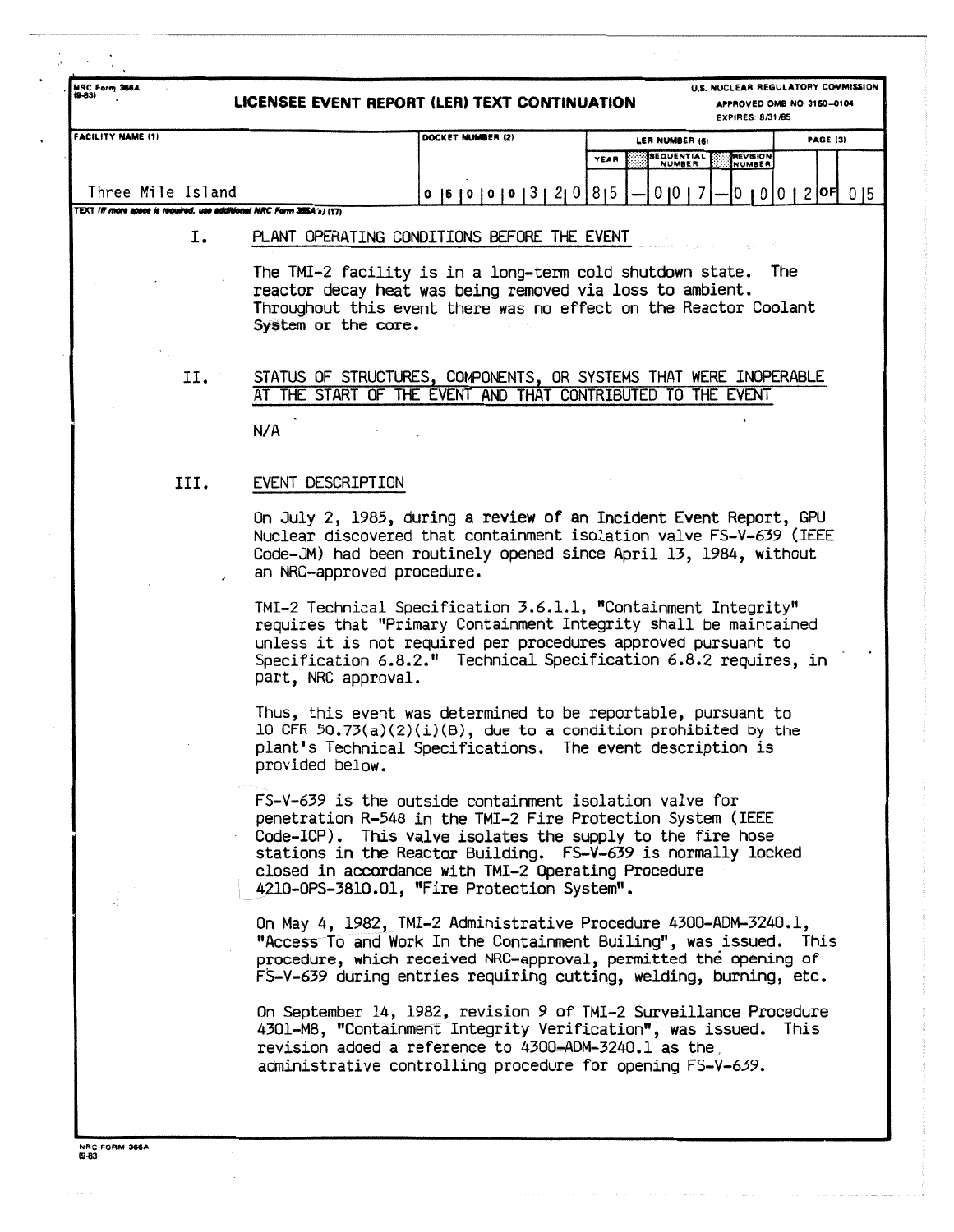U.S. NUCLEAR REGULATORY COMMISSION **NRC Form 366A** APPROVED OMB NO. 3150-0104 LICENSEE EVENT REPORT (LER) TEXT CONTINUATION **EXPIRES: 8/31/85** DOCKET NUMBER (2) FACILITY NAME (1) **PAGE (3)** LER NUMBER (6) SEQUENTIAL<br>NUMBER **REVISION YEAR**  $010013$   $0F015$  $0$  |5 | 0 | 0 | 0 | 3 | 2 | 0 | 8 | 5 | 0 0 1 7 Three Mile Island **MRC Form 3804's / (17) TEXT IN mon** On April 13, 1984, procedure 4300-ADM-3240.1 was converted to Administrative Procedure 4000-ADM-3240.01, "Access To and Work In the Containment Building". During this conversion, the section which permitted the opening of FS-V-639 was deleted. However, Operating Procedure 4210-0PS-3810.01 was not revised to incorporate the deleted section from 4300-ADM-3240.1. Thus, from April 13, 1984, to July 2, 1985, i.e., the discovery date of this event, FS-V-639 was routinely opened during operations involving cutting, welding, burning, etc., without an NRC-approved procedure. This event is similar to Licensee Event Report (LER) 85-06 which also documented an administrative non-compliance with Technical Specification 3.6.1.1. Note that although the event date of this LER is April 13, 1984, the discovery date is July 2, 1985. Therefore, the due date of this LER is August 1, 1985, that is, 30 days from July 2, 1985. IV. ROOT CAUSE OF THE EVENT The root cause of this event was personnel error during the conversion of Procedure 4300-ADM-3240.1 to 4000-ADM-3240.01. As a result of this procedure conversion, the section which permitted the opening of FS-V-639 was deleted. Additionally, Operating Procedure 4210-0PS-3810.01 should have been revised to incorporate the deleted section from 4300-ADM-3240.1. The failure to do so resulted in the absence of an NRC-approved procedure permitting FS-V-639 to be opened. Two contributing causes of this event are: The acceptance criteria for 4301-M8 states, "If valve is 0 allowed open under administrative controls, verify that the operating procedure which required the valve to be open is current and approved per Technical Specification 6.8.2". On March 18, 1985, during the performance of this surveillance procedure, FS-V-639 was initialed as being in the opened

position. The operator, however, failed to perform the requirements of the above stated acceptance criteria. By doing so, he would have discovered that Surveillance Procedure 4301-M8 incorrectly referenced 4300-ADM-3240.1 as the administrative controlling procedure for FS-V-639.

In April of this year, TMI-2 Plant Operations personnel o performed a review of the administrative controlling procedures listed in 4301-M8. The intent of this review was to verify that those procedures listed in 4301-M8 were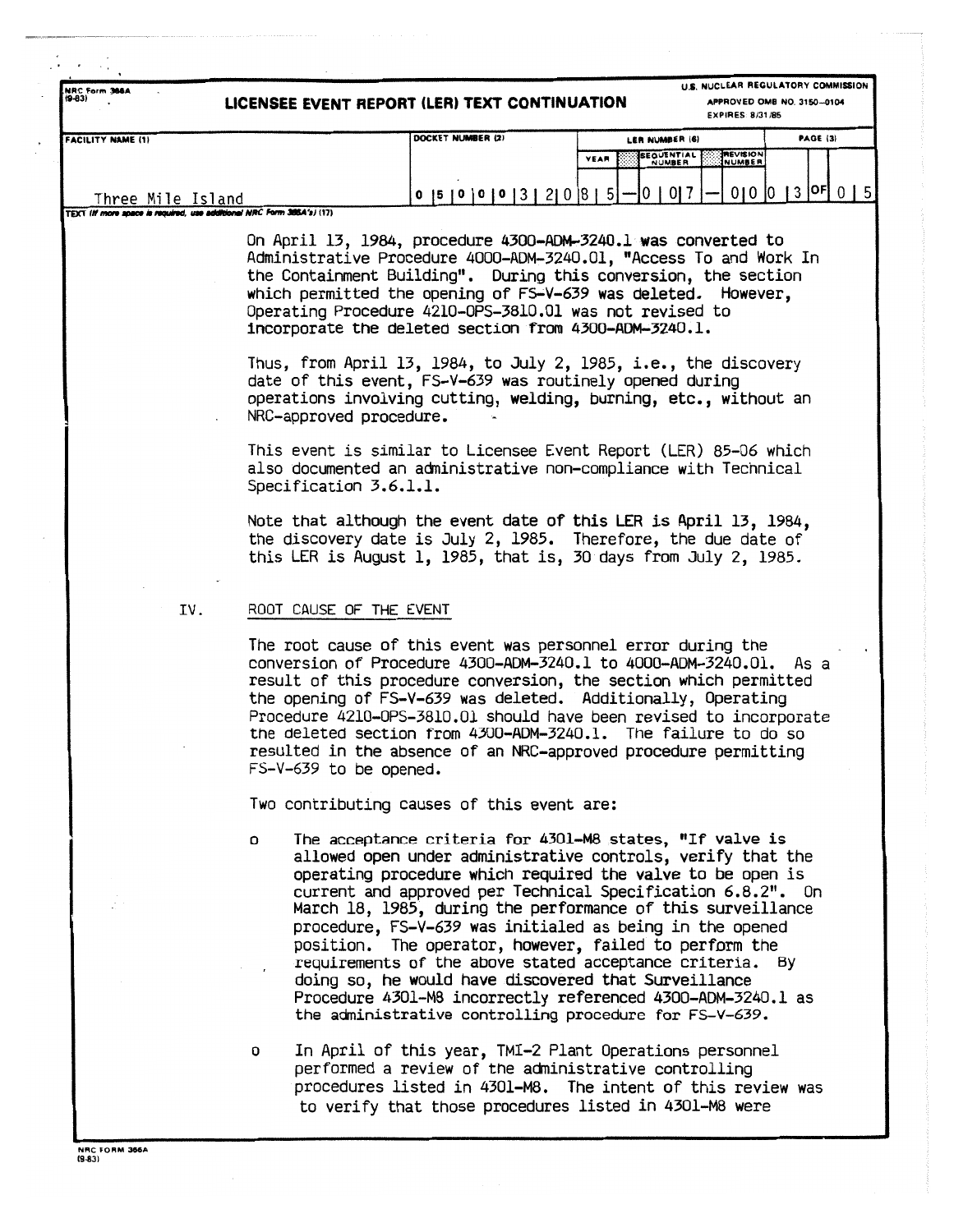**U.S. NUCLEAR REGULATORY COMMISSION 14RC Form 366A**<br>(9-83) **APPROVED OMB NO. 3150-0104 LICENSEE EVENT REPORT (LER) TEXT CONTINUATION EXPIRES : 8131435 FACILITY NAME (1) DOCKET NUMBER 12** LER NUMBER (6) **PAGE (3) EQUENTIAL** EVISIO VEAR NUMBER Three Mile Island  $0$  |5 | 0 | 0 | 0 | 3 | 2 | 0 | 8 | 5  $0 | 0 | 7$ |OF  $010101$ 4 TEXT (If more space is required, use additional NRC Form 386A's) (17) correct and had received NRC-approval. The Plant Operations' review, however, also failed to detect that Surveillance Procedure 4301-M8 referenced the incorrect administrative controlling procedure for allowing FS-V-639 to be opened . V. CORRECTIVE ACTIONS PLANNED Short Term A Temporary Change Notice (TCN) to TMI-2 Operating Procedure 4210-OPS-38I0 .Ol was issued on July 8, 1985, to permit FS-V-639 to be open as previously allowed. Additionally, a TCN to TMI-2 Surveillance Procedure 4210-SUR-3244 .O1 (previously 430I-M8) was issued on July 17, 1985, to reference 4210-OPS-3810 .01 as the correct administrative controlling procedure for FS-V-639 . Both TCN's were approved by the NRC. Procedure Change Requests have been submitted to permanently incorporate the above TCN's. . Long Term An independent review will be performed of the administrative controlling procedures listed in Surveillance Procedure 4210-OPS-3810.01. This review will determine if any similar type discrepancies exist. If any discrepancies are found, they will be corrected . VI. COMPONENT FAILURE DATA  $N/A$ VII. AUTOMATIC OR MANUALLY INITIATED SAFETY SYSTEM RESPONSES  $N/A$ VIII. ASSESSMENT OF THE SAFETY CONSEQUENCES AND IMPLICATIONS OF THE EVENT FS-V-639 isolates the supply to the fire hose stations in the Reactor Building. Normally, FS-V-639 is locked closed, and FS-V-640, the inside containment isolation valve, is open, in accordance with Operating Procedure 4210-OPS-3810 .01 . Table 4 .7-1 of the TMI-2 Recovery Operations Plan requires the Reactor Building fire hose stations to be operable prior to initiating operations involving cutting, welding, burning, etc. Therefore, when performing these activities, FS-V-639 must be opened in order

to pressurize the Reactor Building fire hose stations .

**1.1s**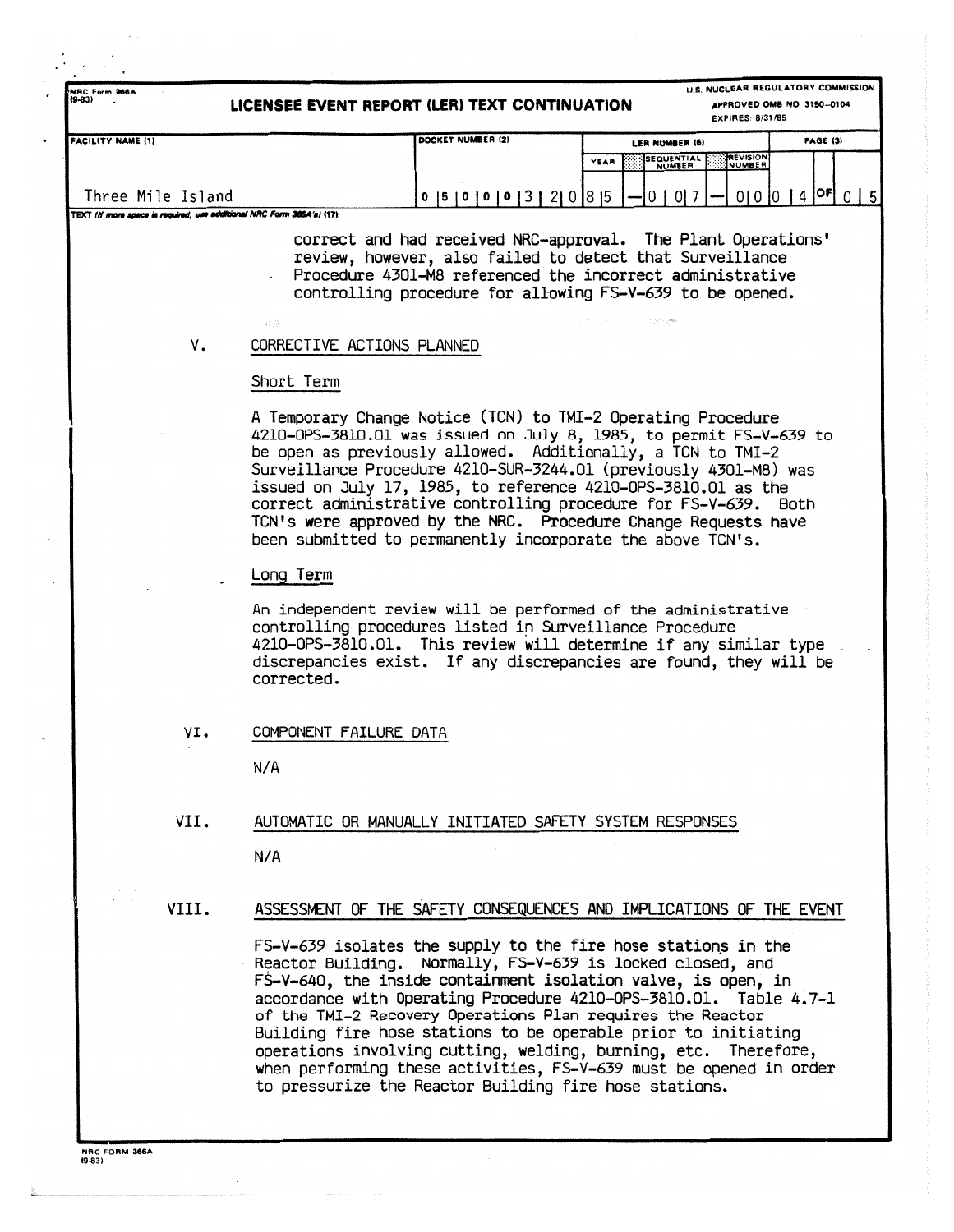| NEC Form, 366A<br>10-831                                                                          | LICENSEE EVENT REPORT (LER) TEXT CONTINUATION                                                                                                                                           |             |                                       | U.S. NUCLEAR REGULATORY COMMISSION<br>APPROVED OMB NO. 3150-0104<br><b>EXPIRES: 8/31/85</b> |                 |  |              |  |
|---------------------------------------------------------------------------------------------------|-----------------------------------------------------------------------------------------------------------------------------------------------------------------------------------------|-------------|---------------------------------------|---------------------------------------------------------------------------------------------|-----------------|--|--------------|--|
| <b>FACILITY NAME (1)</b>                                                                          | DOCKET NUMBER (2)                                                                                                                                                                       |             | LER NUMBER (6)                        |                                                                                             | <b>PAGE (3)</b> |  |              |  |
|                                                                                                   |                                                                                                                                                                                         | <b>YEAR</b> | <b>ISEQUENTIAL E</b><br><b>NUMBER</b> | <b>PEVISION</b><br><b>ESSINUMBER</b>                                                        |                 |  |              |  |
| Three Mile Island                                                                                 | $0$  5   0   0   0   3   2   0   8   5   --   0   0   7   --                                                                                                                            |             |                                       | 0101                                                                                        | $[015]$ $[0F]$  |  | $\mathsf{L}$ |  |
| TEXT (If more apace is required, use additional NRC Form 386A's) (17)<br>procedure was cancelled. | As previously stated, an NRC-approved procedure did exist which<br>allowed FS-V-639 to be opened during the aforementioned<br>activities. Due to an administrative error, however, this |             |                                       |                                                                                             |                 |  |              |  |

During the time period of this event, i.e., April 13, 1984, to July 2, 1985, FS-V-639 was opened solely for operations involving cutting, welding, burning, etc. as previously allowed by Procedure 4300-ADM-3240.1. At all other times, FS-V-639 was locked closed in accordance with Operating Procedure 4210-OPS-3810 .01 . Therefore, this event had no effect on the health and safety of the public.